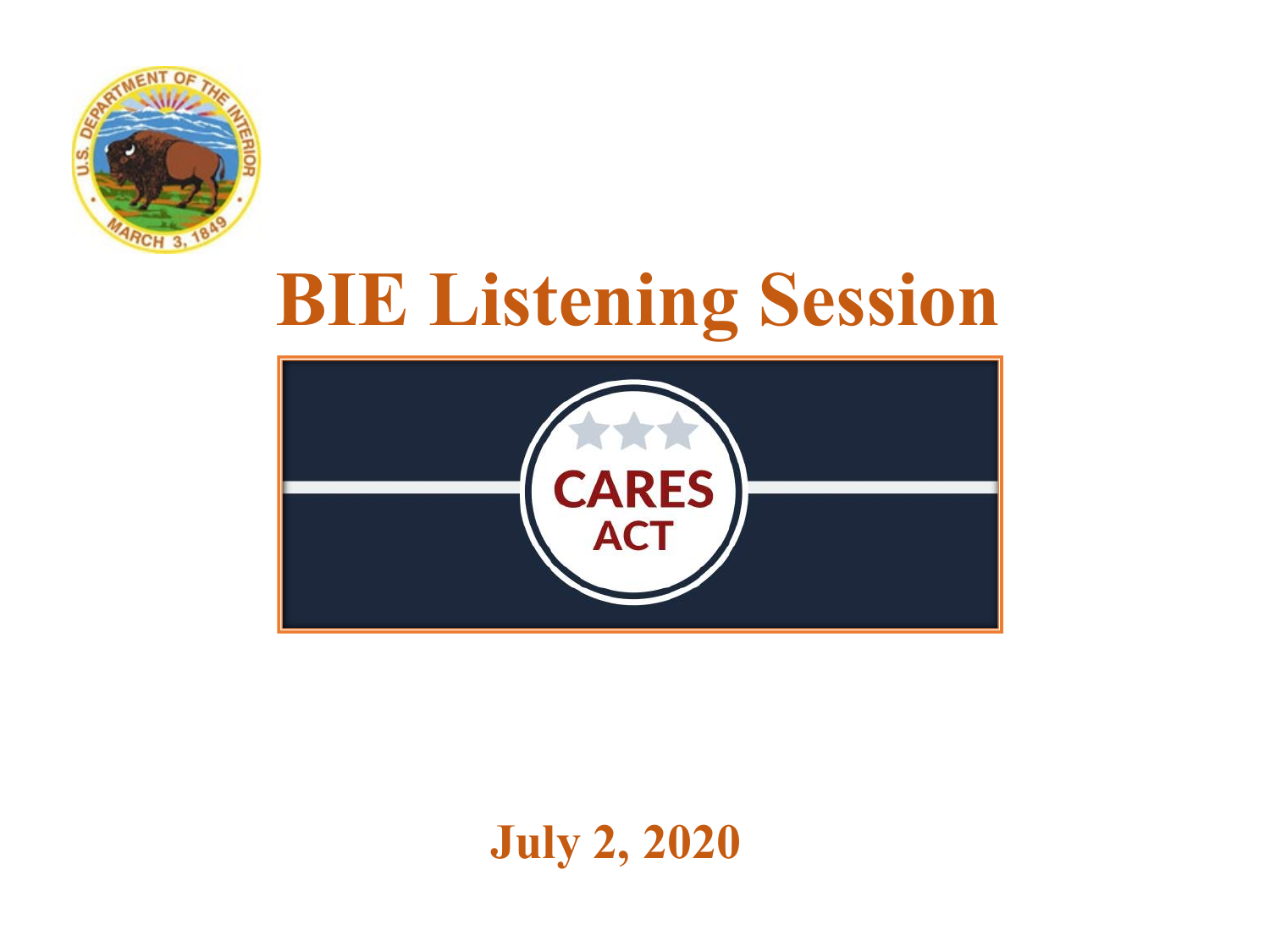

**Attachment 1 - TCUs & Schools Allocations Open Link Below:**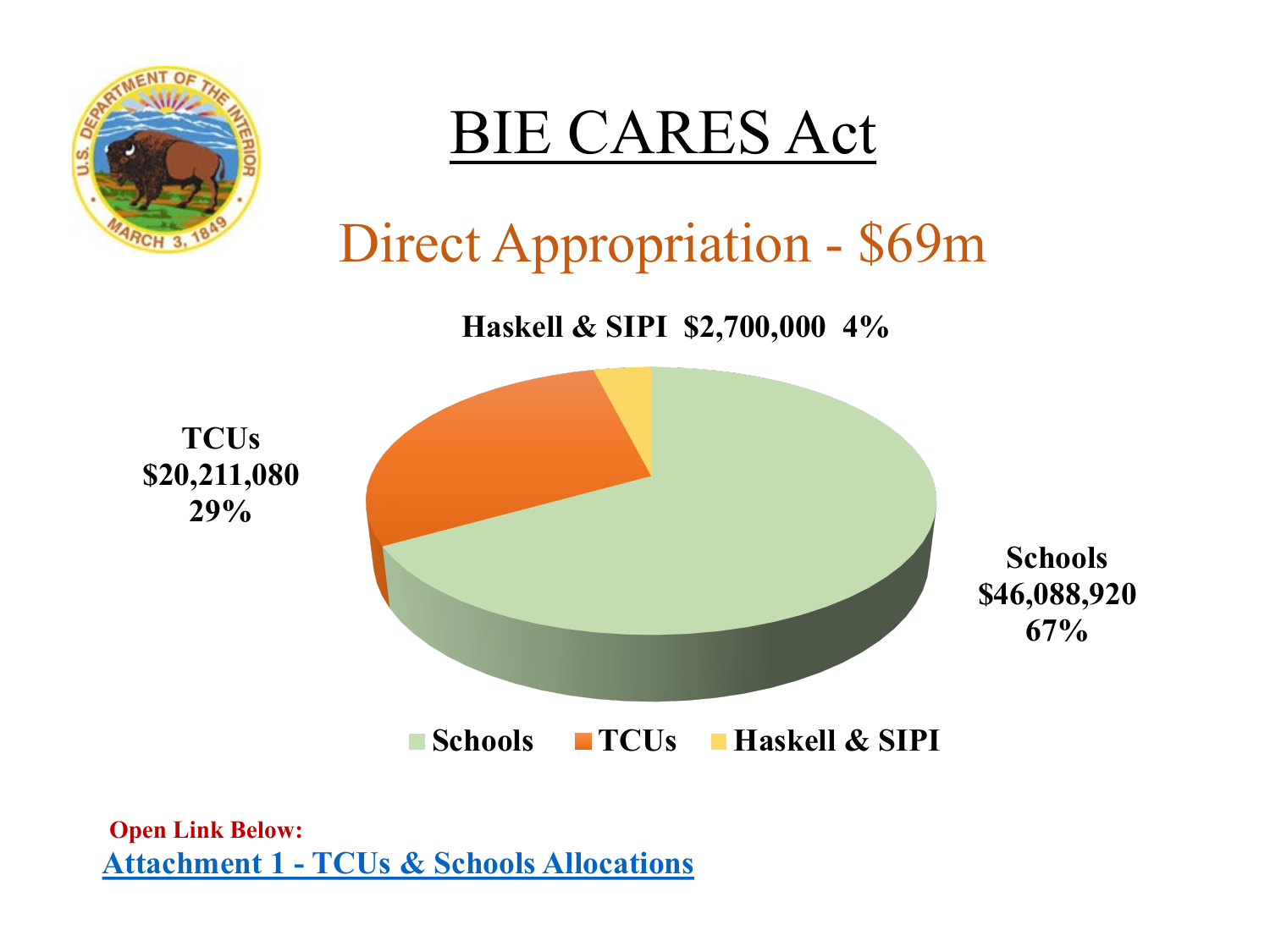

### DOE Transfer - \$153.75m



**Attachment 2 - TCUs and Schools Allocations.xlsx Open Link Below:**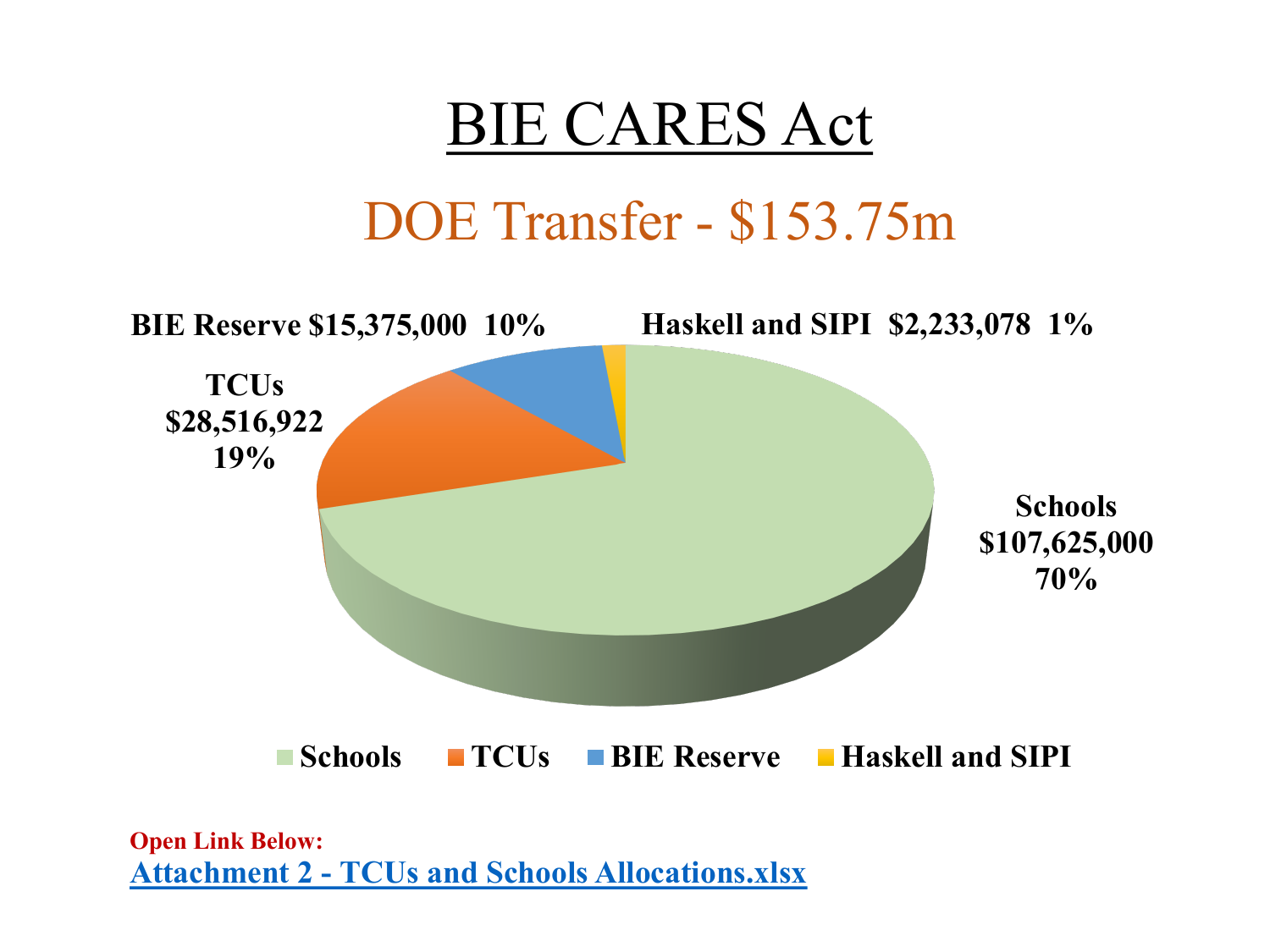

# BIE CARES Act

Allowable Expenditures Key Examples *Funds targeted to specific needs of school leaders*

- $\checkmark$  IT Equipment & Remote Learning Requirements
- $\checkmark$  Broadband Connectivity and Upgrades
- $\checkmark$  Professional Development and Training
- Mental Health and Counseling Services
- $\checkmark$  Personal Protective Equipment (PPE)
- $\checkmark$  Facilities Cleaning & Sanitation
- $\checkmark$  Student Transportation & Planning Requirements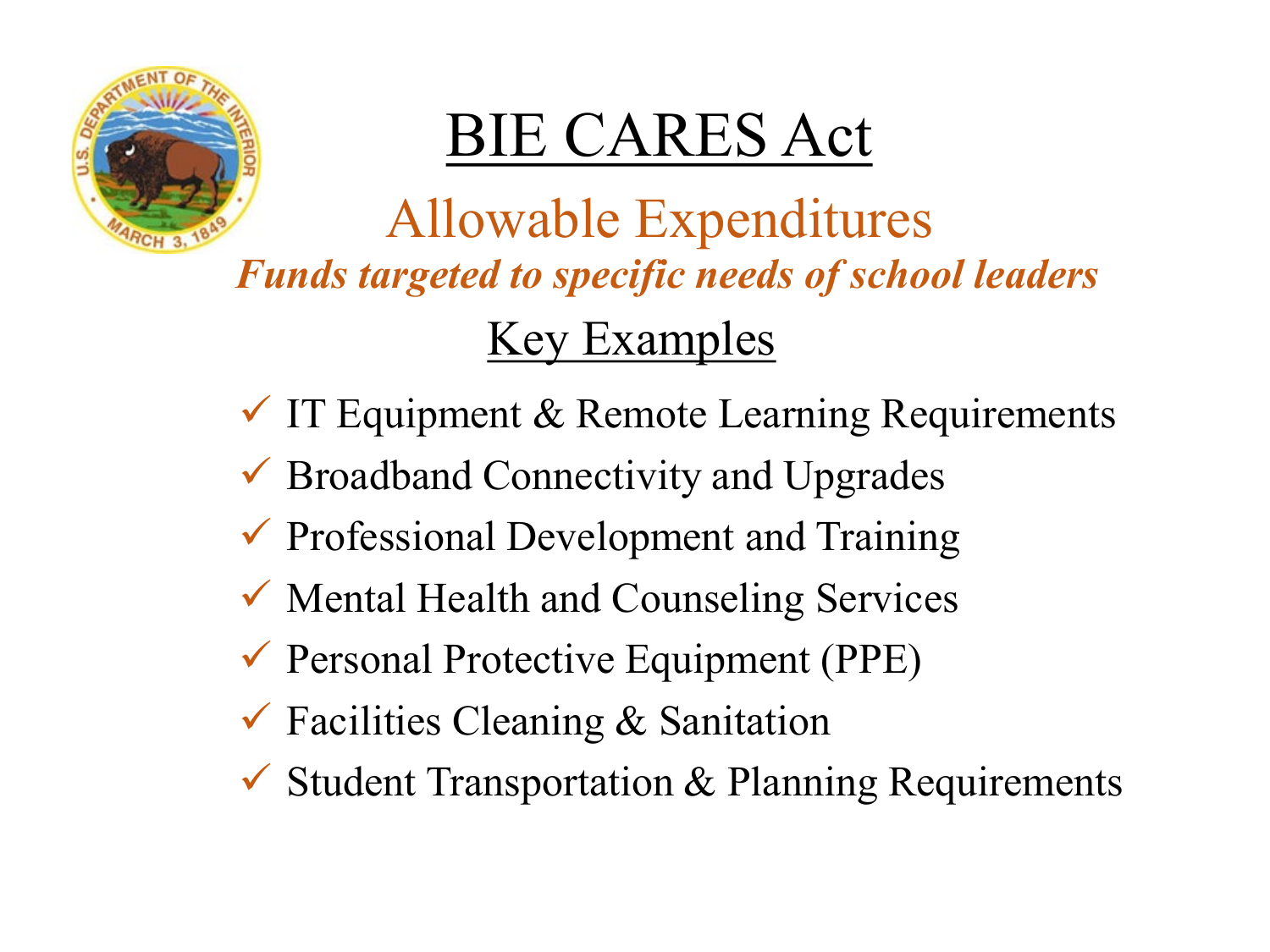

# BIE CARES Act

Short Term vs. Long Term Funding Focus

**Short Term \$69m**

PPE/Sanitation/Supplies

IT Equipment/Facilities

**Longer Term \$153.75m**

Acquisition Planning Broadband Learning Platforms Mental Health Services/Transportation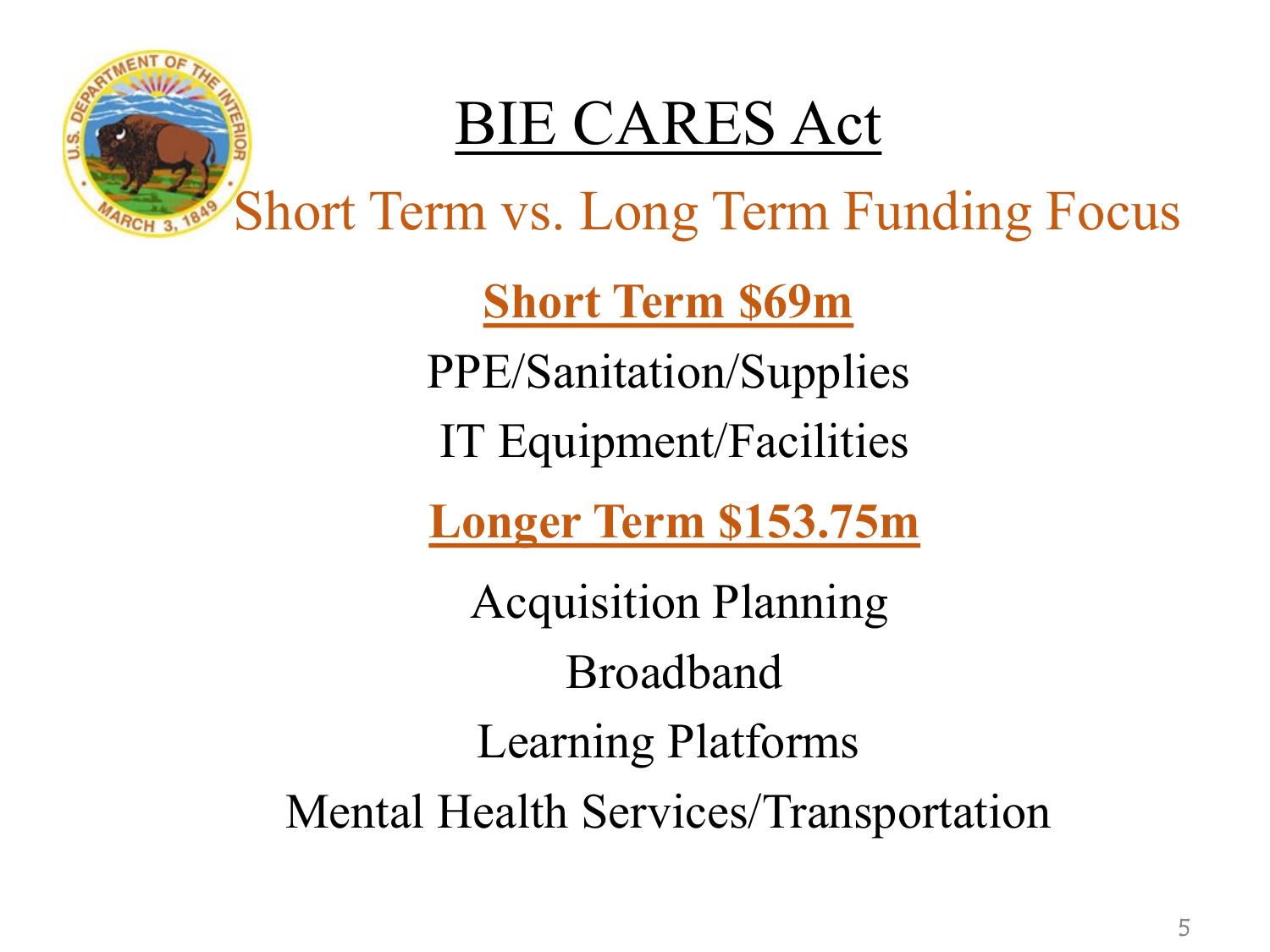



# Direct Appropriation  $\rightarrow BIA \rightarrow BIE$

**\$69m**

**TCU funds received April 11th - distributed April 14th School funds received June 4th - distributed June 9th**

#### **\$153.75m**

**Reimbursable Transfer → DOE → BIA → BIE** 

**All funds received June 25th - to distributed by July 2nd**

#### **Period of Availability to 9/30/2021**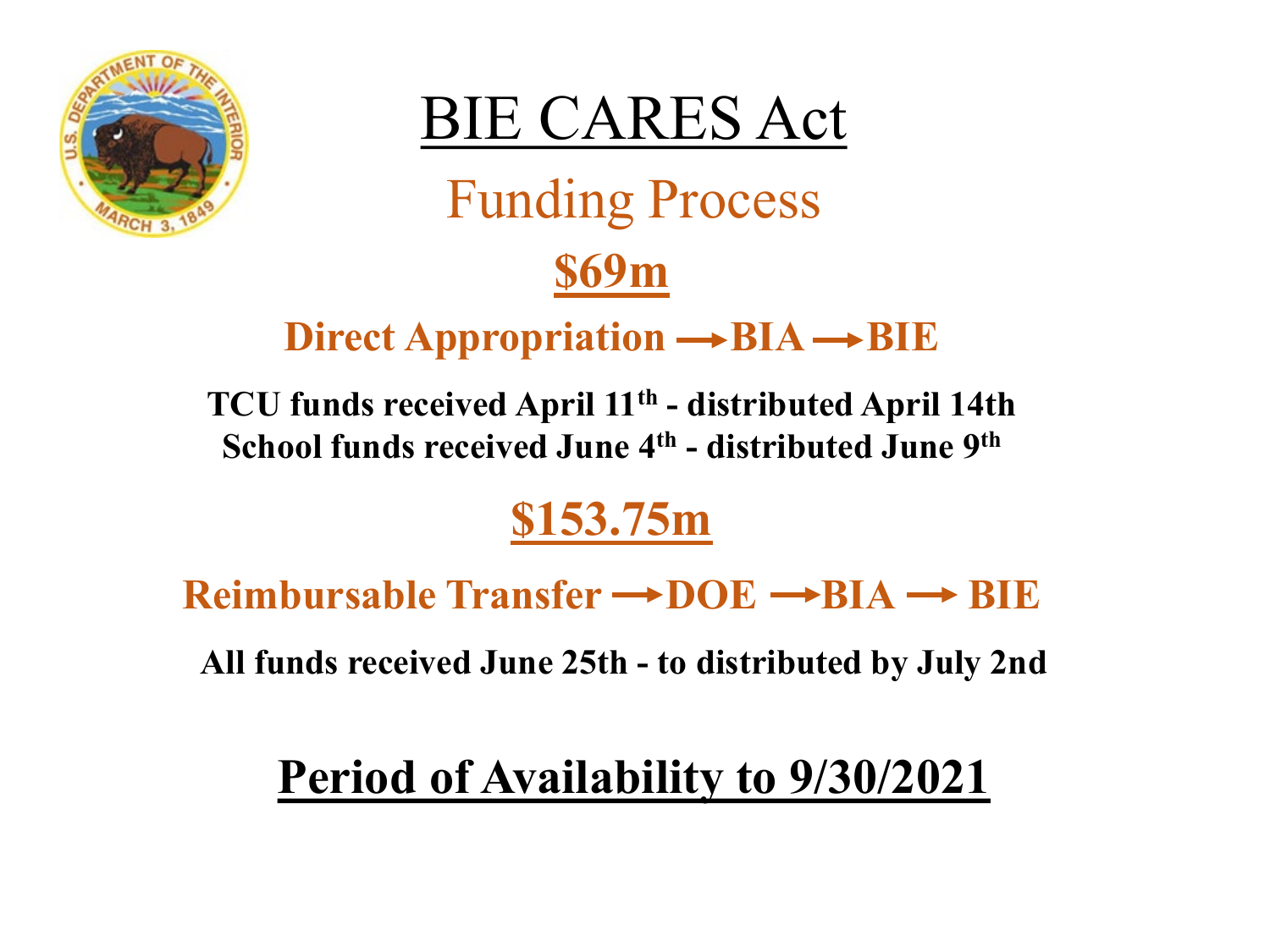

BIE CARES Act

**School Spend Plans** 

#### All schools to submit Spend Plans in Native Star System

### BIE will monitor all COVID-19 Expenditures

BIE will provide training and support Webinars starting in July